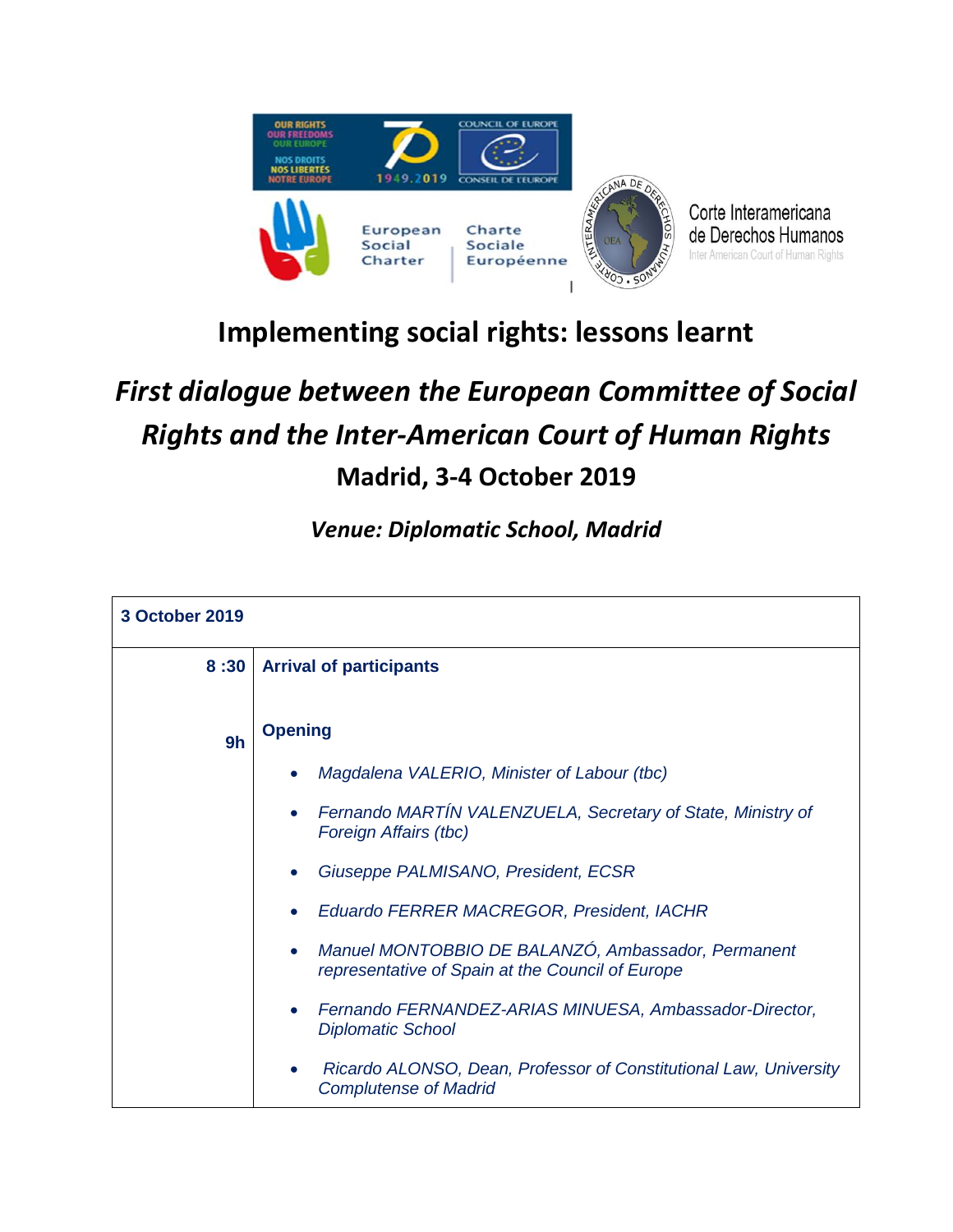| $9:30-11:00$    | PART I: Why states have obligations in the area of social rights?<br>Round table 1: What to comply with? Defining the scope of social rights<br>Moderator/introduction of the topic: Giuseppe PALMISANO, President<br>of the ECSR<br>The material and personal scope of the Charter<br>$\bullet$<br>Raúl CANOSA USERA, member of the ECSR<br>The ILO Conventions: their impact on social rights protection<br>Bernd WAAS, member of the Committee of Experts, ILO<br>The relationship between the American Convention and the Protocol of<br>San Salvador<br>Ricardo PEREZ MANRIQUE, Judge IACHR                                          |
|-----------------|-------------------------------------------------------------------------------------------------------------------------------------------------------------------------------------------------------------------------------------------------------------------------------------------------------------------------------------------------------------------------------------------------------------------------------------------------------------------------------------------------------------------------------------------------------------------------------------------------------------------------------------------|
| $11h00 - 11h30$ | Coffee-break                                                                                                                                                                                                                                                                                                                                                                                                                                                                                                                                                                                                                              |
| $11h30 - 13h30$ | PART 1: (cont)<br>Round table 2: Defining the scope: The practice of the mechanisms<br>Moderator: Encarna CARMONA, Professor, University Alcalá, Madrid<br>The practical challenges to social rights: the Committee's perspective<br>Karin LUKAS, Vice-President of the ECSR<br>The practical challenges to social rights: the Inter-American system's<br>perspective<br>Victor ABRAMOVIC, Prosecutor, Supreme Court Argentina<br>The practical challenges to social rights: the UN perspective and the<br>Spanish experience<br>Marcos GOMEZ, Director General of United Nations and Human<br><b>Rights, ministry of Foreign Affairs</b> |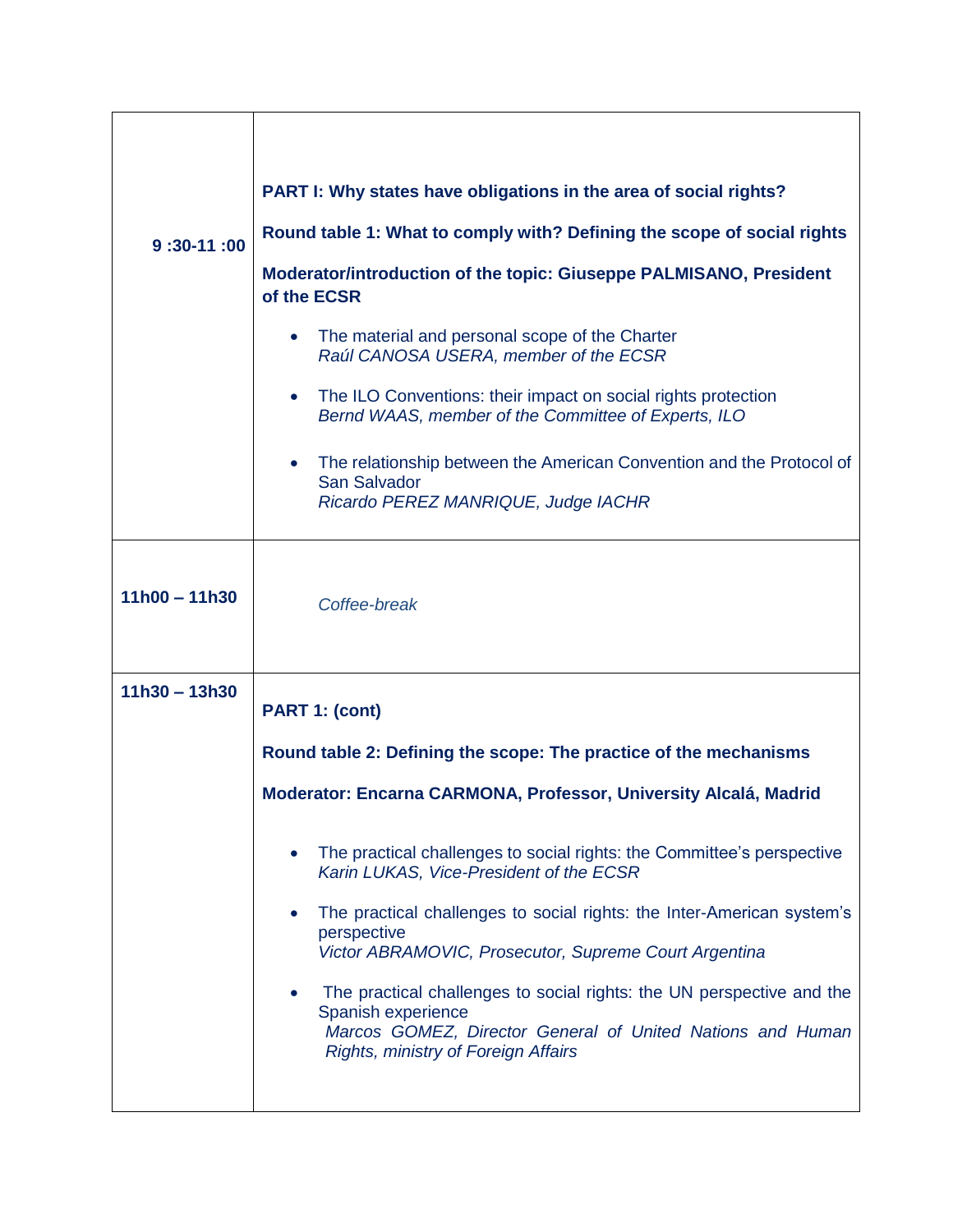| $13h15 - 15h00$ | Lunch                                                                                                                                                                                                                                                                                                                                                                                                                                                                                                                                        |
|-----------------|----------------------------------------------------------------------------------------------------------------------------------------------------------------------------------------------------------------------------------------------------------------------------------------------------------------------------------------------------------------------------------------------------------------------------------------------------------------------------------------------------------------------------------------------|
| $15h00 - 16h30$ | <b>PART II: Justiciability of social rights and their direct effect</b>                                                                                                                                                                                                                                                                                                                                                                                                                                                                      |
|                 | Moderator/introduction of the topic: tbc<br>The Inter-American Court of Human Rights and the protection of social<br>rights<br>Eduardo FERRER MACGREGOR, President of the IACHR<br>The ECHR and the protection of social rights<br>Branko LUBARDA, judge, ECHR<br>The evolution of the UN mechanisms (video message)<br>$\bullet$<br>Renato ZERBINI, president of the UN ESCR Committee                                                                                                                                                      |
| $16h30 - 16h45$ | <b>Coffee break</b>                                                                                                                                                                                                                                                                                                                                                                                                                                                                                                                          |
| $16h45 - 18h00$ | <b>PART II: Justiciability of social rights and their direct effect (CONT.)</b>                                                                                                                                                                                                                                                                                                                                                                                                                                                              |
|                 | Moderator: Ricardo ALONSO, Professor, University Complutense of<br><b>Madrid</b><br>Bringing a collective complaint under the European Social Charter:<br>recent developments<br>Senada SALI, Lawyer, ECRE<br>A view from the Inter-American system: the challenges of justiciability<br>Mariela MORALES ANTONIAZZI, Researcher, Max Planck Institute for<br><b>Comparative Public Law and International Law</b><br>Social rights at the national level: challenges and the Spanish<br>experience<br>Xavier GONZÁLEZ DE RIVERA, judge, Spain |
|                 |                                                                                                                                                                                                                                                                                                                                                                                                                                                                                                                                              |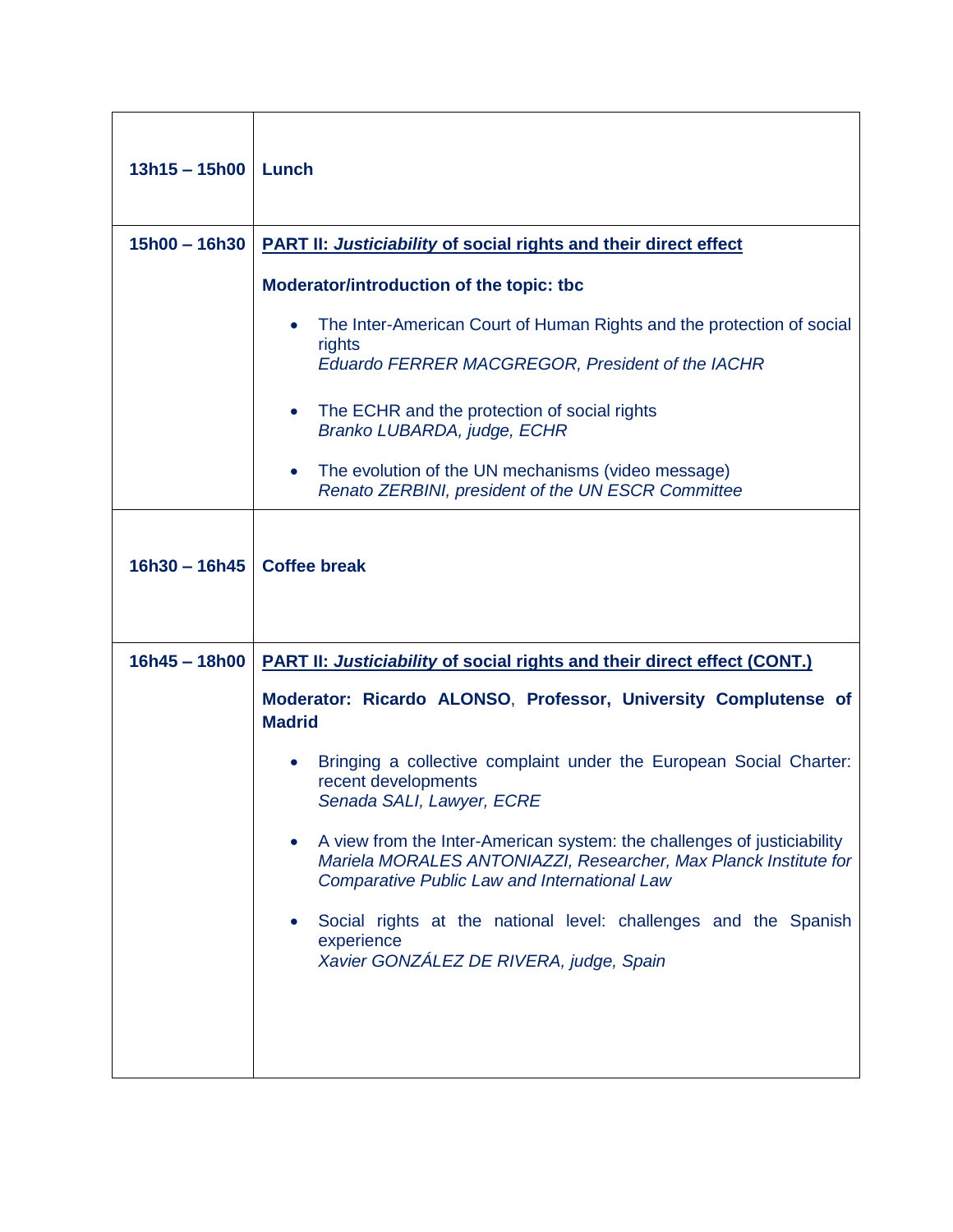| <b>4 October 2019</b> |                                                                                                                                                                                                                    |
|-----------------------|--------------------------------------------------------------------------------------------------------------------------------------------------------------------------------------------------------------------|
| $9:30-11:15$          | <b>PART III: Compliance: discussing mechanisms ensuring</b><br>implementation of social rights<br>Moderator/introduction of the topic: Javier GARCIA ROCA, Professor,<br><b>Universidad Complutense de Madrid</b>  |
|                       | A. Ensuring compliance at the International level:                                                                                                                                                                 |
|                       | ¿Measuring effectiveness or the impact of the systems? How to tackle<br>the topic<br>Armin VON BOGDANDY, Professor, Max Planck Institute for<br><b>Comparative Public Law and International Law</b>                |
|                       | The institutional framework for implementation of the ECSR's case-law<br>$\bullet$<br>Giuseppe PALMISANO, President of the ECSR                                                                                    |
|                       | The institutional framework for implementation of the Inter-American<br>Court's decisions<br>Patricio PAZMIÑO FREIRE, judge, IACtHR                                                                                |
|                       | Challenges in ensuring compliance in the field of social rights: chosen<br>examples and lessons learned from a comparative perspective<br>Clara SANDOVAL, Professor, University of Essex                           |
|                       | <b>Coffee break</b>                                                                                                                                                                                                |
| 11:15-13:15           | <b>PART III: Compliance: the national level . B.: The tool of subsidiarity: the</b><br>dialogue with domestic judges in social rights                                                                              |
|                       | <b>Moderator/introduction of the topic: CARMEN SALCEDO, Professor,</b><br><b>University of Valencia</b>                                                                                                            |
|                       | implementation<br>Control of <i>conventionality</i> and judicial<br><b>of</b><br>international human rights treaties<br>Fernando VALDÉS DAL RE, Magistrate at the Spanish Constitutional<br>Court                  |
|                       | Round table "Applying the European Social Charter in Spain: a dialogue<br>between different actors on the implementation of the Charter"<br>Enrique ARNALDO ALCUBILLA, President, Bar Association,<br>Madrid (tbc) |